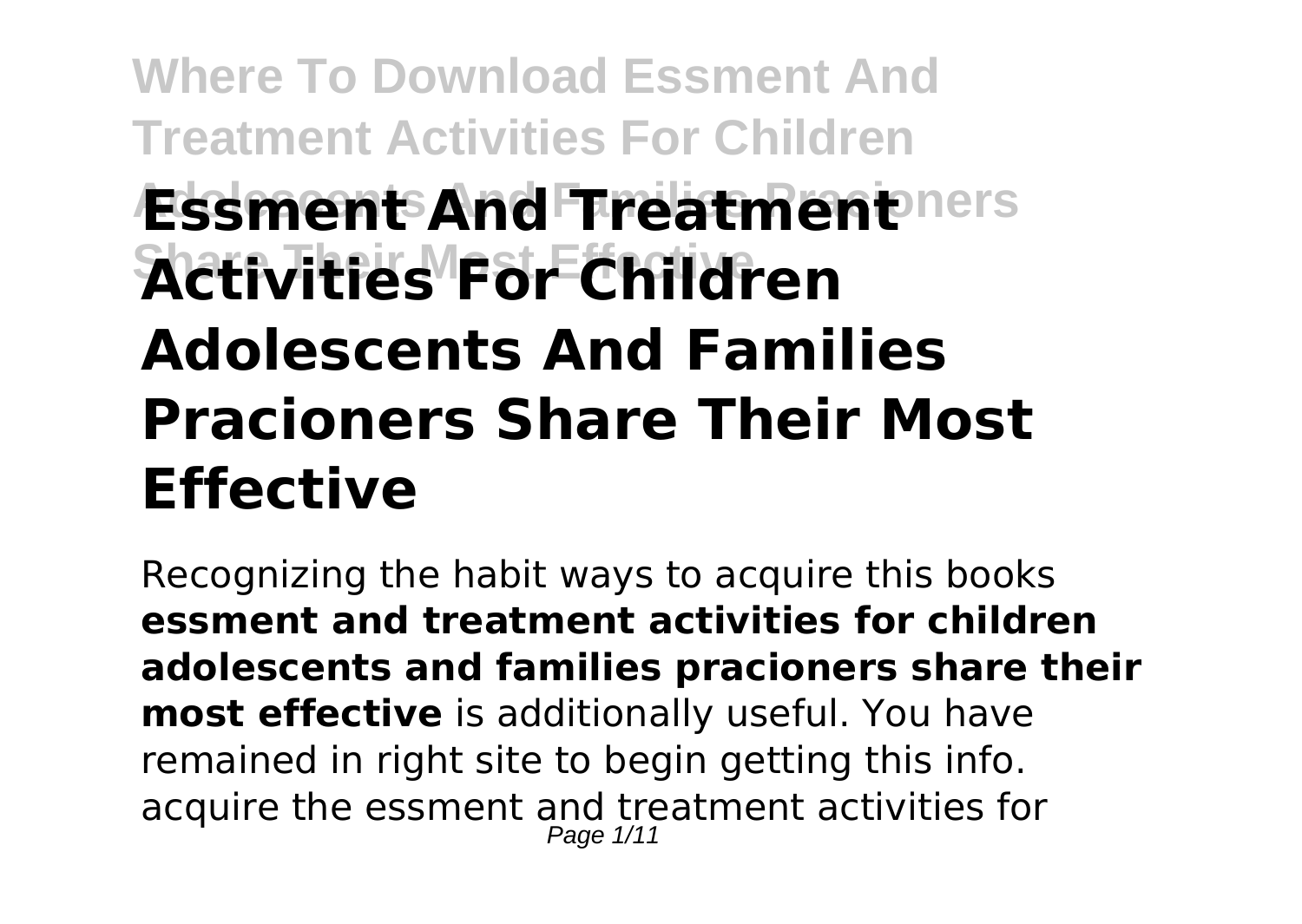#### **Where To Download Essment And Treatment Activities For Children Adolescents And Families Pracioners** children adolescents and families pracioners share their most effective colleague that we pay for here and check out the link.

You could buy lead essment and treatment activities for children adolescents and families pracioners share their most effective or get it as soon as feasible. You could quickly download this essment and treatment activities for children adolescents and families pracioners share their most effective after getting deal. So, once you require the ebook swiftly, you can straight acquire it. It's thus totally simple and appropriately fats, isn't it? You have to favor to in this publicize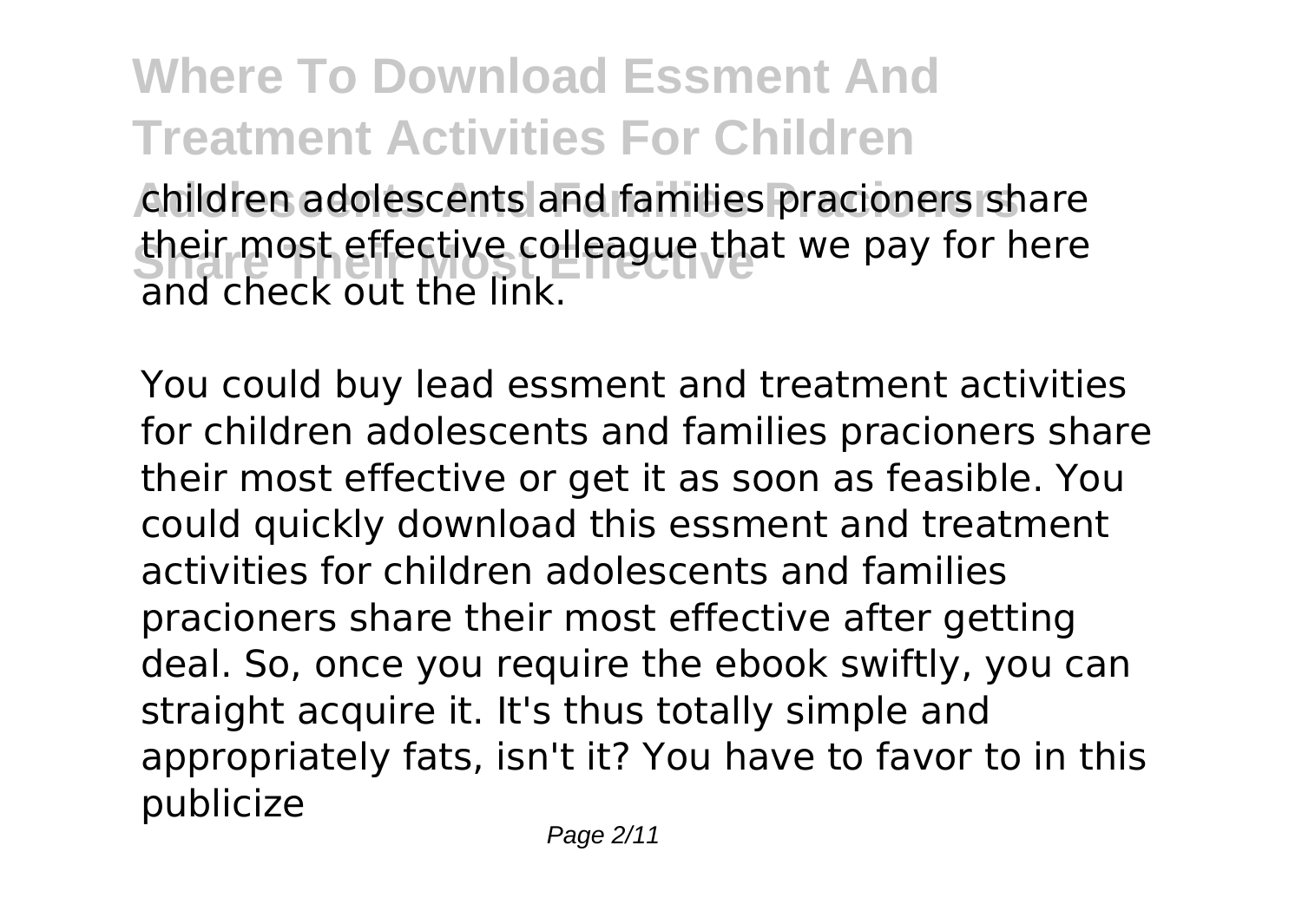**Where To Download Essment And Treatment Activities For Children Adolescents And Families Pracioners Share Their Most Effective** *Essment And Treatment Activities For* Find out about treatment options, advance decisions ... It can slow down the progression of symptoms including difficulties with everyday activities and disorientation. There is some evidence it can ...

*Treatment and care in the later stages* The growing Type 2 Diabetes prevalence has increased the demand for effective drug therapies. There are different classes of emerging drugs administered via oral route or intravenous or subcutaneous ...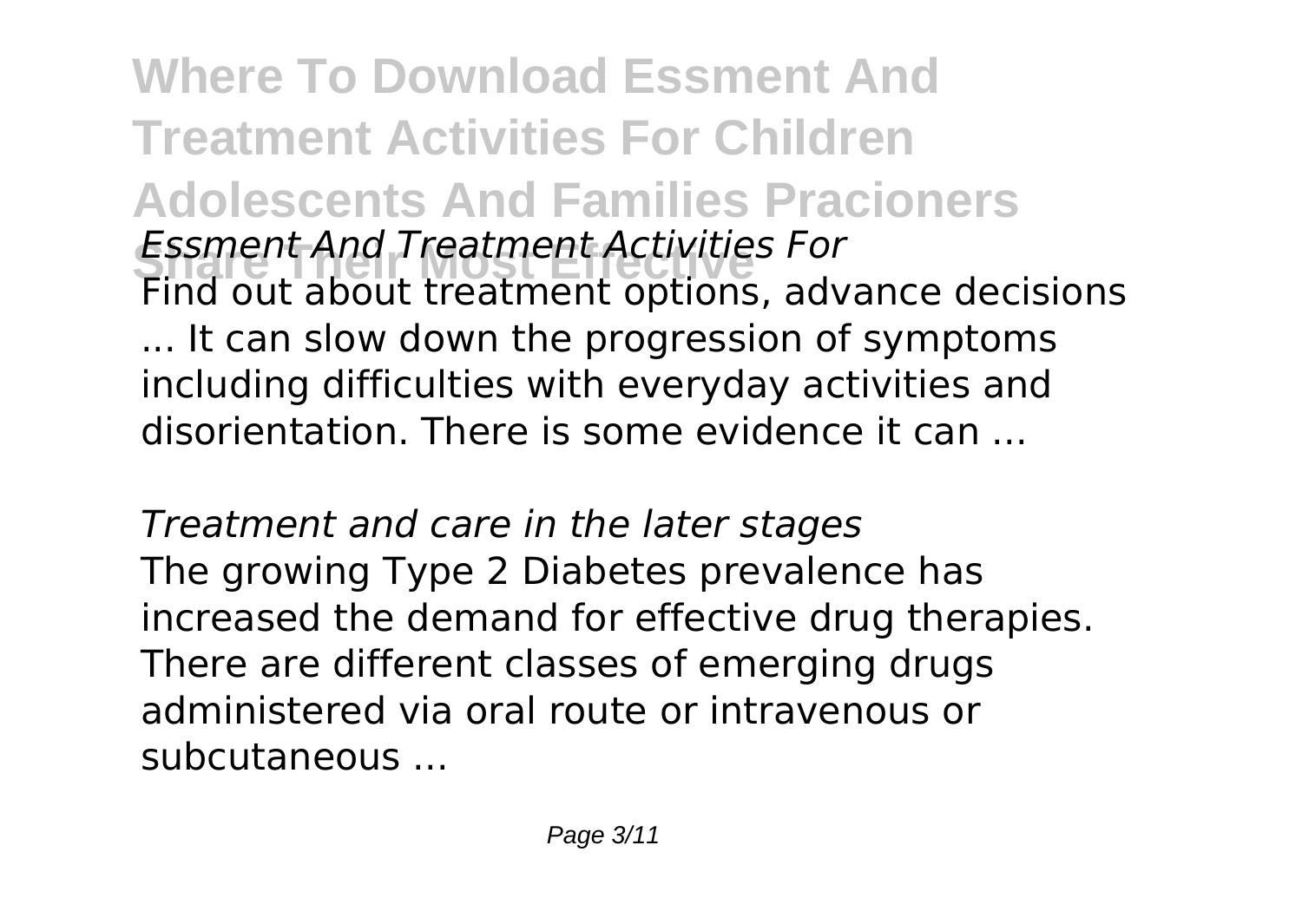**Adolescents And Families Pracioners** *Type 2 Diabetes Pipeline Holds a Potential Future in* **Share Their Most Effective** *Treatment Scenario.* Women with psoriatic arthritis experience differences in disease expression and TNF inhibitor treatment response. How to apply new research findings to clinical decision-making.

*Women with Psoriatic Arthritis Experience Higher Disease Activity and Different Treatment Response* The American College of Rheumatology, in partnership with the Vasculitis Foundation (VF), released three new guidelines for the treatment and management of systemic vasculitis.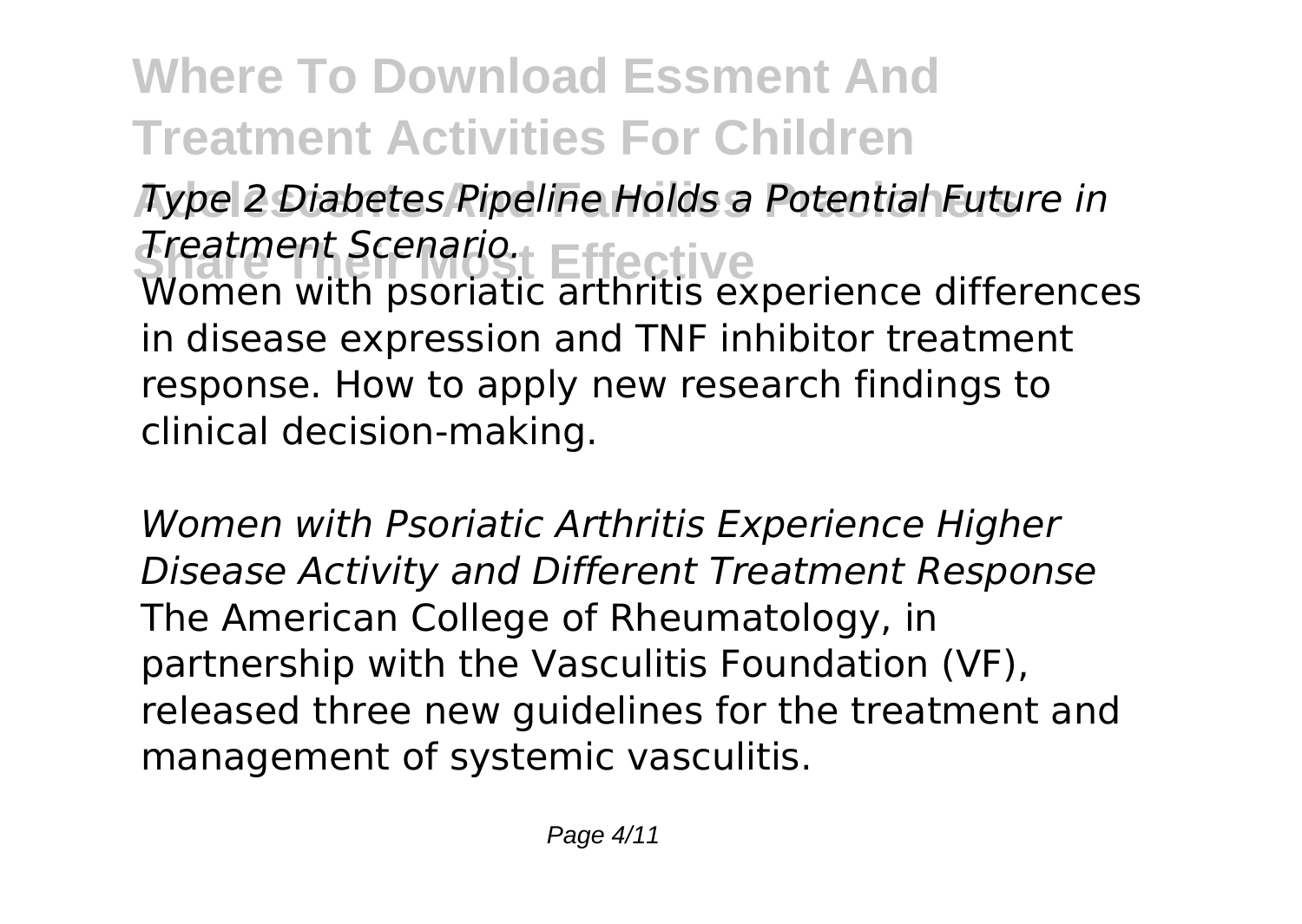**Adolescents And Families Pracioners** *Three new guidelines released for treatment and* management of systemic vasculitis<br>A major challenge in diagnosis and A major challenge in diagnosis and treatment ... of activity. We sought to identify and image a direct noninvasive biomarker for early detection, disease monitoring and accurate assessment of ...

*Radiotracer effective for detection and assessment of lung fibrosis* Eisai Co., Ltd. announced today that the company will conduct a total of 11 presentations, including the latest data of the ...

*Eisai to Present Latest Data on Pipeline Assets in The* Page 5/11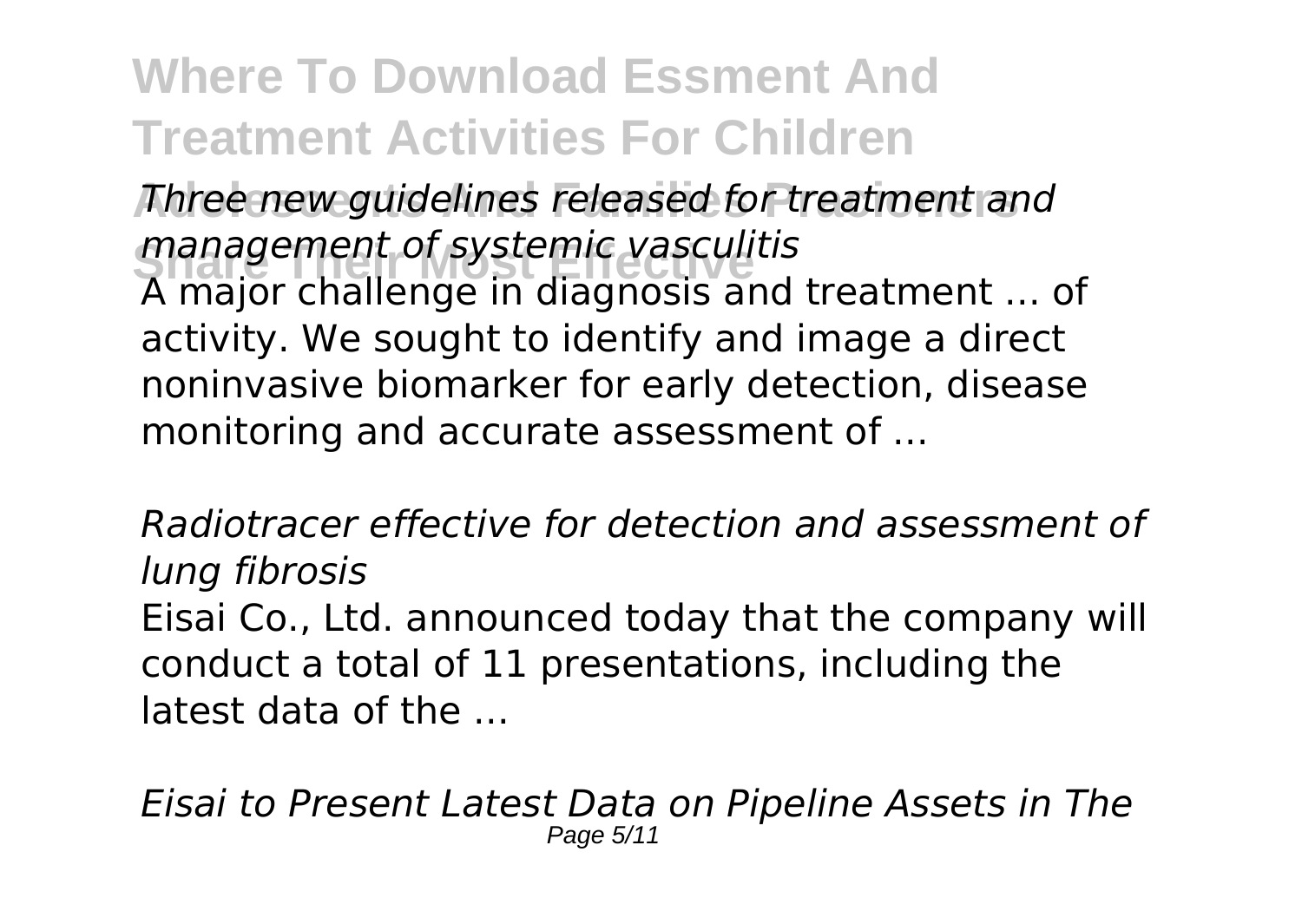Area of Alzheimer's Disease and Dementia at AAIC **Share Their Most Effective** *2021* Assessment and validation of an antitumor activity of a treatment X Determination of predictive marker of resistance to the compound X Identification of a second treatment Y able to reverse the ...

*Oncotarget: mTORC1 and PLK1 inhibition in adenocarcinoma NSCLC* These expanded investigations involve analyzing supply chains along with production activities ... risk assessment tools – that can benefit patients and healthcare providers during treatment ...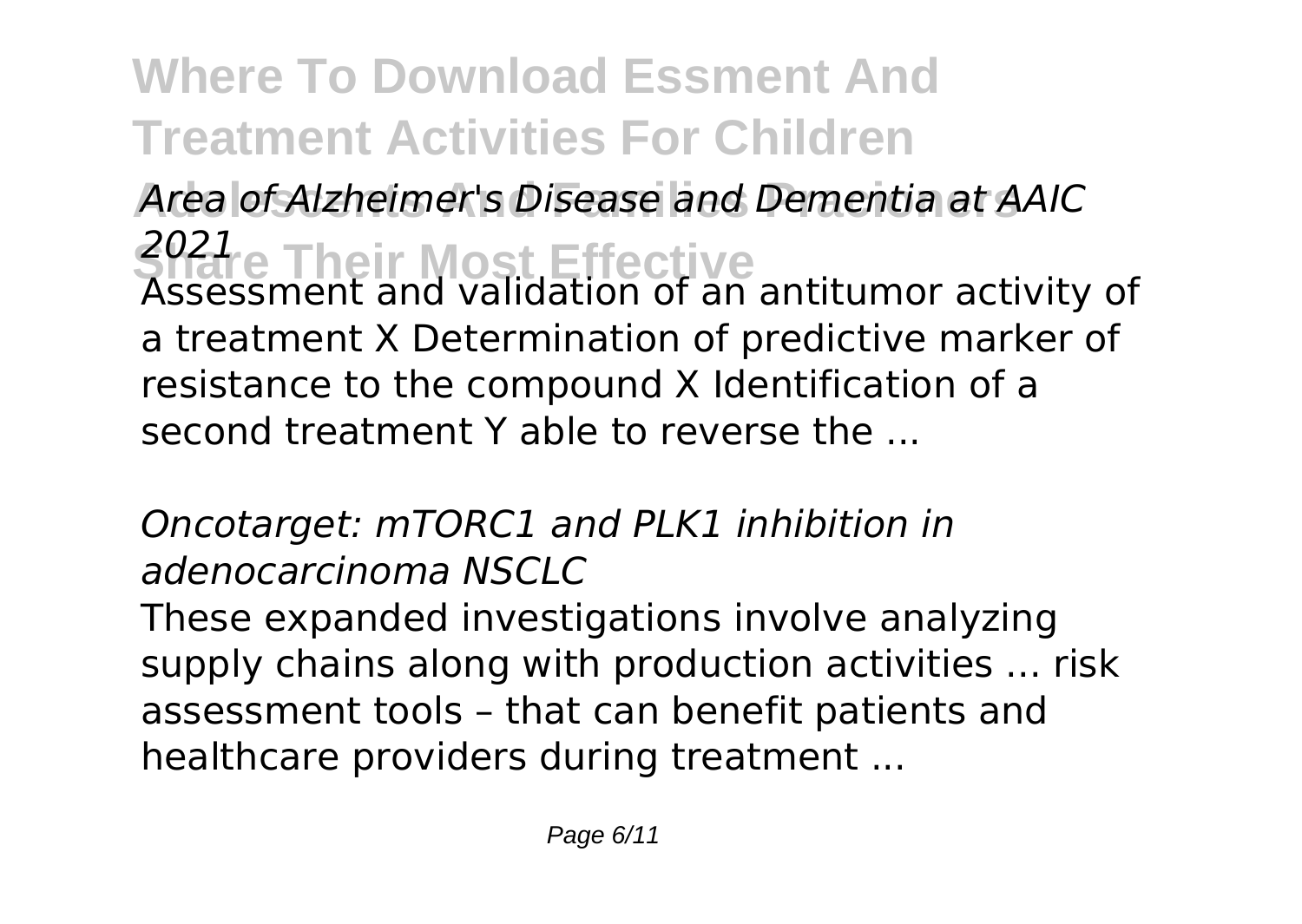**Adolescents And Families Pracioners** *FDA's Budget: Advancing the Goal of Ending the* **Share Their Most Effective** *Opioid Crisis* in which people have great difficulties in carrying out their daily activities. Despite its high prevalence, there are still no effective tools for its diagnosis, monitoring and treatment.

*An app to help assess the severity of symptoms in chronic fatigue syndrome* Treatment of patients with ... and they should avoid sexual activity till the cardiac condition is evaluated by detailed cardiac assessment, managed, and stabilized. Risk factor management for ...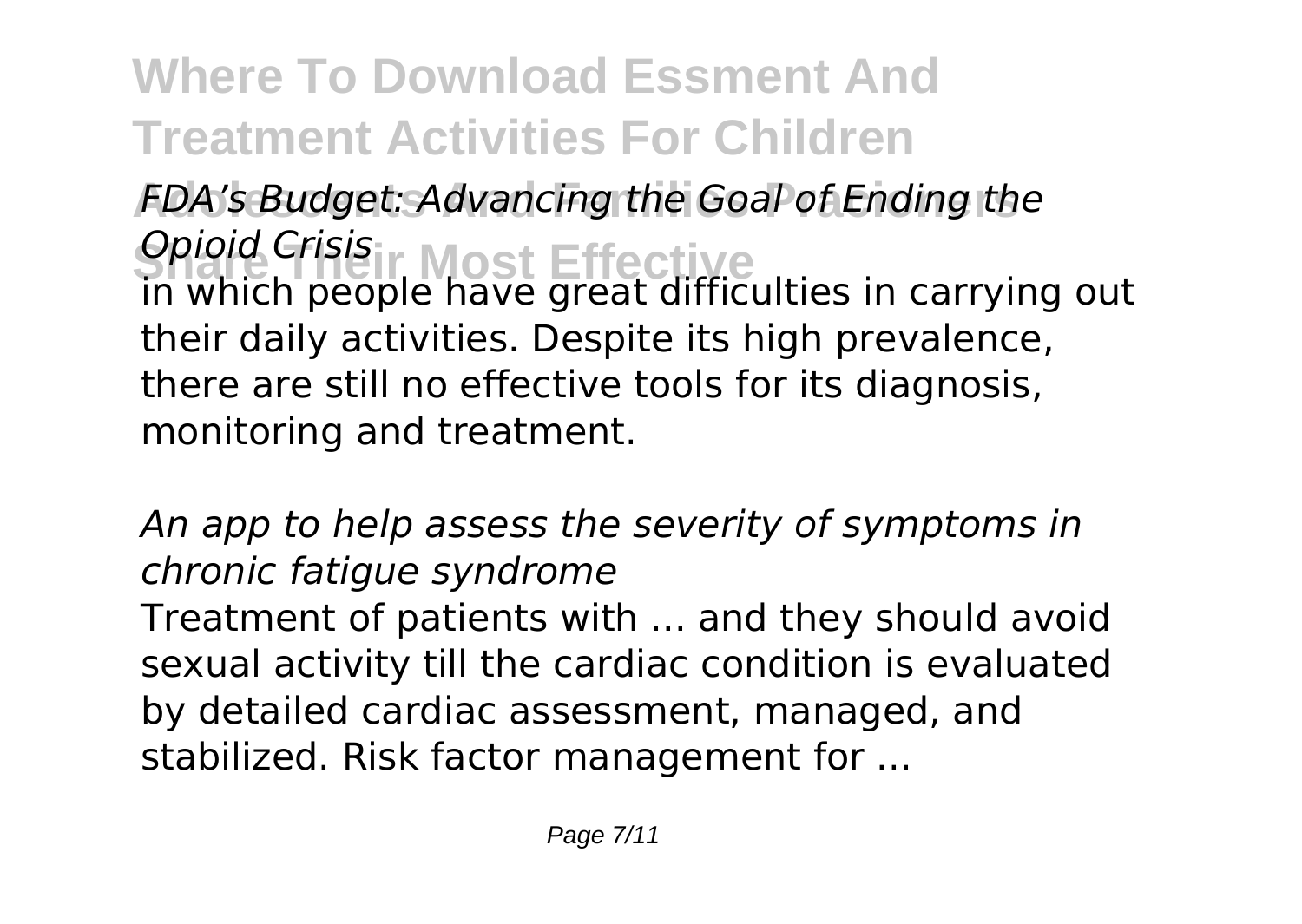**Adolescents And Families Pracioners** *Erectile dysfunction: A present day coronary disease* **Share Their Most Effective** *risk equivalent* Canada, total injury costs per capita were higher among youth aged 15–24 years than in any other age group. Injury prevention efforts have targeted injuries with high mortality (transportation ...

*Longitudinal cohort study of injury type, settings, treatment and costs in British Columbia youth, 2003–2013*

The researchers defined geriatric assessment as two or more abnormal domains. They evaluated clinical and biochemical activity and disease burden. Results showed somatic domain (51.6%) and ...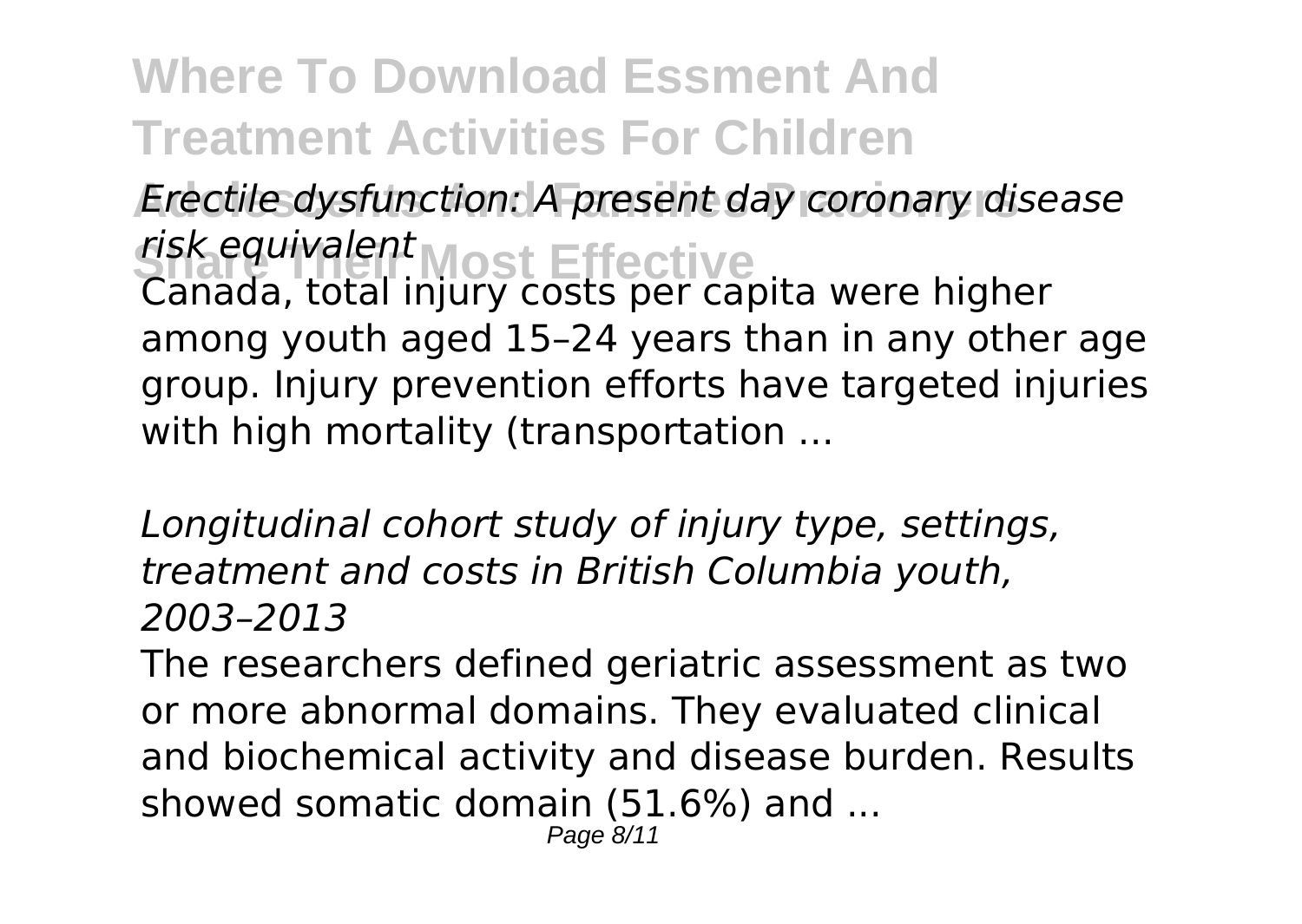**Where To Download Essment And Treatment Activities For Children Adolescents And Families Pracioners Share Their Most Effective** *Link observed between deficits in geriatric assessments, disease activity, burden in IBD* in which people have great difficulties in carrying out their daily activities. Despite its high prevalence, there are still no effective tools for its diagnosis, monitoring and treatment.

*New mobile app could be useful in assessing symptom severity in chronic fatigue syndrome* The findings will hopefully provide a greater understanding of the clinical signs of lameness, which could guide future diagnostics and treatment ... on subjective assessment, including observing ... Page 9/11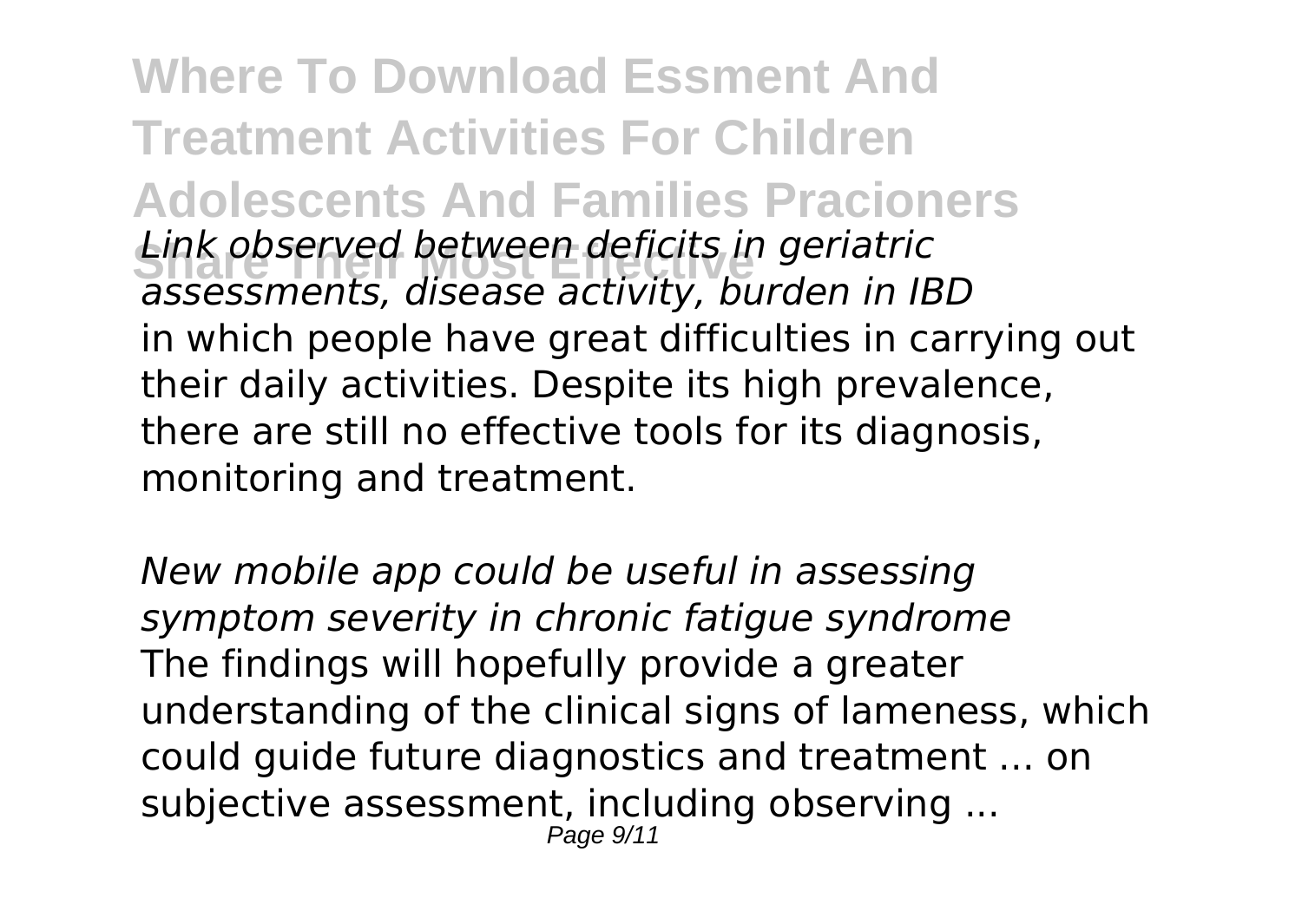#### **Where To Download Essment And Treatment Activities For Children Adolescents And Families Pracioners Share Their Most Effective** *Adaptations to lameness in horses assessed in new study*

"As a practicing ophthalmologist, I am encouraged by the data to date on the PL9643 program, which offers much needed optimism for an effective treatment of dry eye without tolerability issues ...

*Palatin Announces Positive End-of-Phase 2 Meeting with FDA on PL9643 for the Treatment of Dry Eye Disease*

The vitrification plant is planned to turn much of the low activity radioactive waste ... after completing the environmental assessment. "Tank waste treatment is Page 10/11